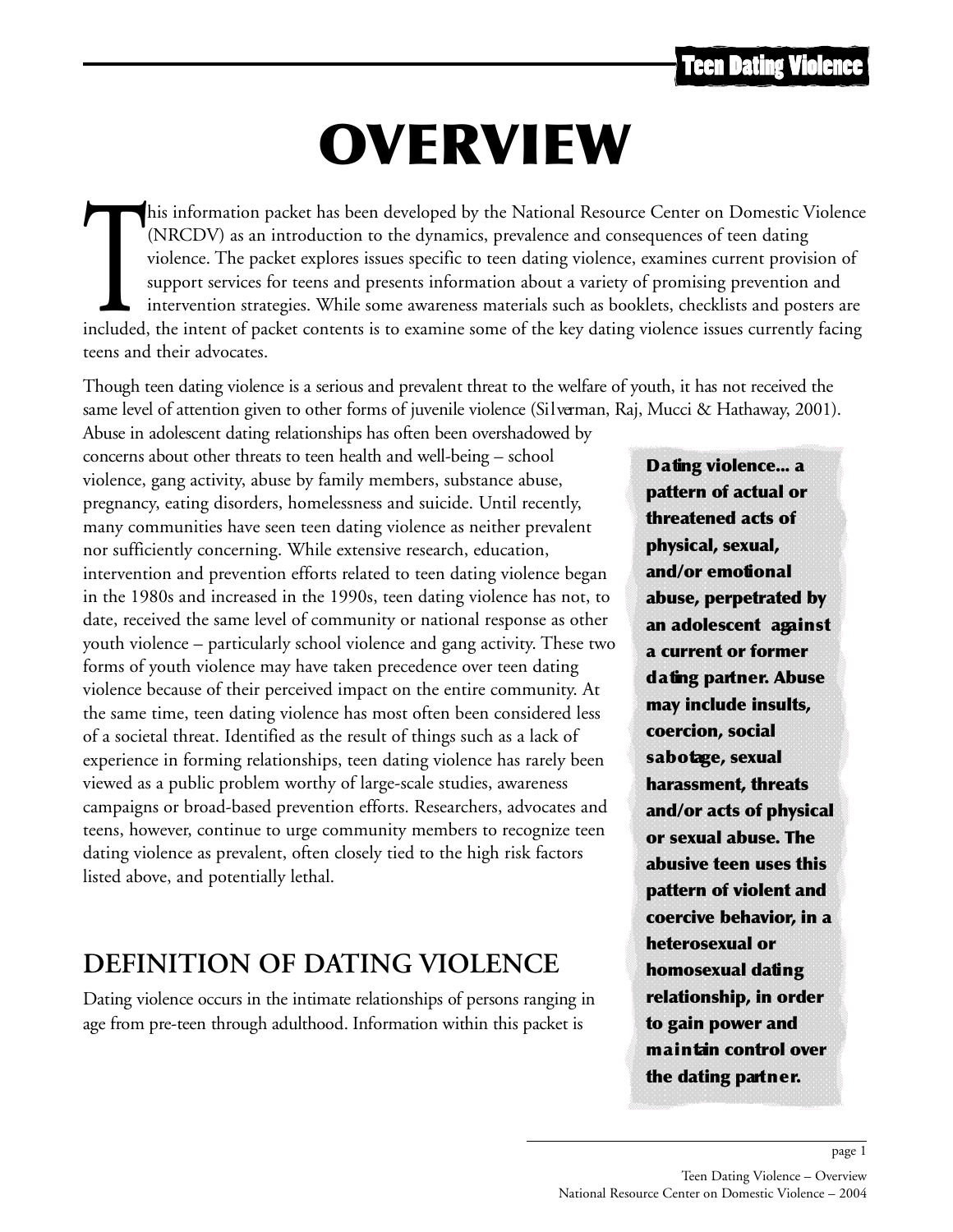## **Teen Dating Violence**

specific to the violence and abuse found in the dating relationships of teens between the ages of 13 and 18 and is defined, for the purposes of this information packet, as follows:

a pattern of actual or threatened acts of physical, sexual, and/or emotional abuse, perpetrated by an adolescent against a current or former dating partner. Abuse may include insults, coercion, social sabotage, sexual harassment, threats and/or acts of physical or sexual abuse. The abusive teen uses this pattern of violent and coercive behavior, in a heterosexual or homosexual dating relationship, in order to gain power and maintain control over the dating partner.

While the above definition could be used to describe domestic violence, it is important to distinguish between the two by considering the unique perspectives and experiences of teen victims and their batterers. Youth advocates know that they must understand and honor teens' perceptions of their relationships as well as teens' impressions of the support networks currently in place to help them. In order to effectively address teen issues, advocates and community members must take into consideration the limited legal rights of adolescents and the very real reasons that teen victims may deny the violence in their relationships and hesitate to seek support from community agencies.

Though the consequences of dating violence are serious for teen victims and their need for safety and support may be clear to adults, it is often difficult for young people to recognize and respond to abuse within their intimate relationships. Recognizing that the person you love, who professes to love you, is controlling, abusive or violent may be difficult for adult survivors of domestic violence. For teens who are just beginning to navigate the complexities of intimate relationships, recognition of control and abuse is even more difficult. When abuse is recognized, teens are reluctant to seek support and protection from adults in the community. Seeking help from others is often fraught with doubt, fear and confusion for adult survivors. Interventions, moreover, may not be as safe, confidential, and resource-enhancing to the survivor as is necessary and/or helpful. Teens, whose life experiences and rights are limited, may find reaching out even more intimidating.

# **DISCLOSURE AND CONFIDENTIALITY**

Teen concerns about disclosure vary according to individual experiences. Some victims fear that friends and acquaintances will tell their abuser about disclosures, or that mutual friends and acquaintances will side with the abusive partner and retaliate against them. Many teens fear that they will lose the respect of peers and adults if the violence is discovered. Teens in same-sex relationships struggle with the knowledge that disclosure may lead to being "outed" to friends, family and others in the community (Gurwich, 2001). Above all, most teens do not want to acknowledge that their relationships are in any way different from those of their peers. Nor do they want to lose the status of having a boyfriend or girlfriend.

Teens considering disclosure to school staff also may have concerns about confidentiality. Young victims are aware that school personnel must weigh honoring their confidentiality against considerations for the teens' safety. Even if they believe that adults will hold disclosures in confidence, teens are aware that they will be encouraged to speak with a school or community counselor, making parental notification a possibility. They

page 2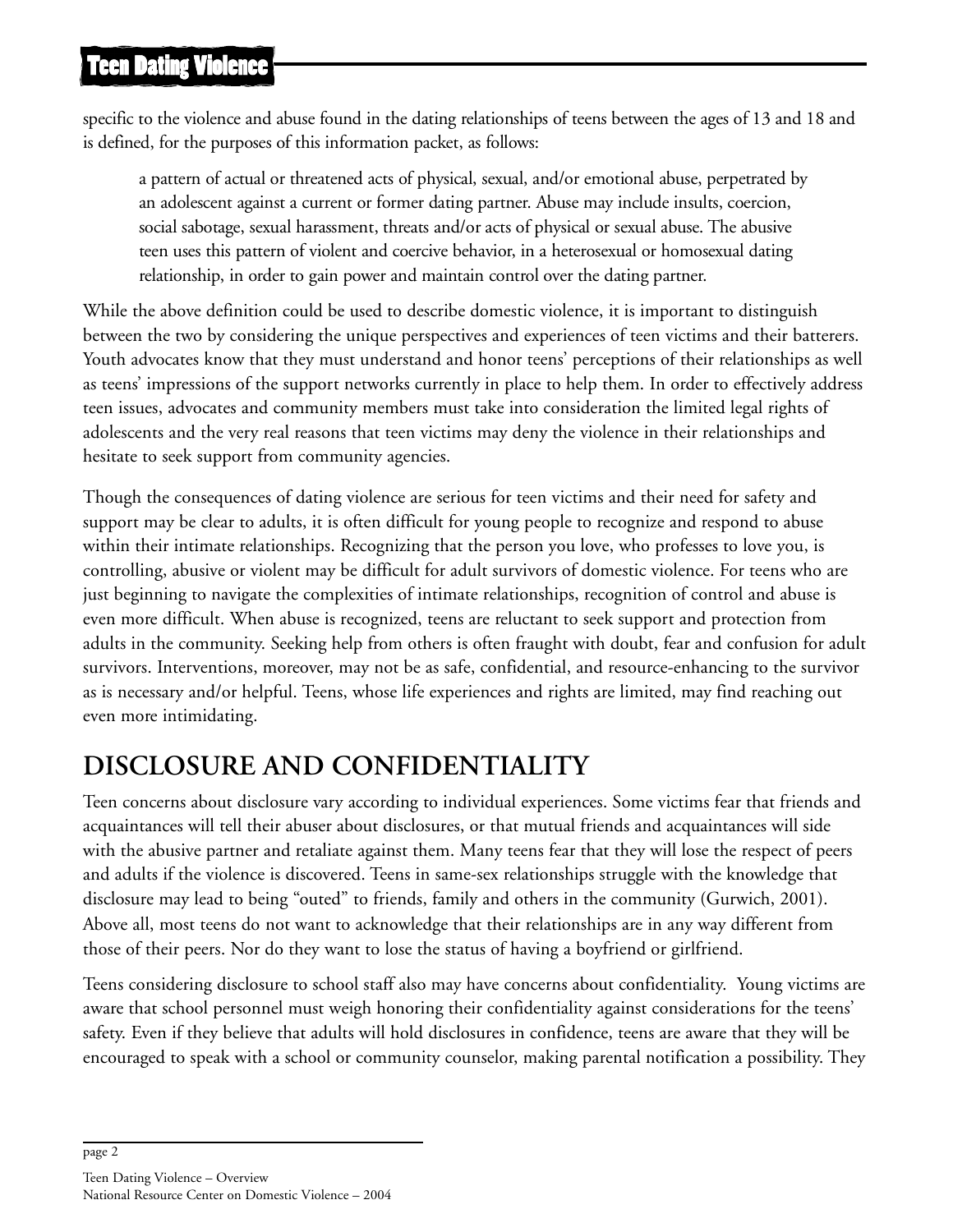may not want parents to know about the abuse – or their relationship – fearing that parents will insist on an end to that relationship, or on notification to medical and/or legal authorities. Teens may be particularly resistant to police involvement, believing that police will ignore them because of their age, take them into custody in dual arrests, force them to return to abusive families, or report their parents to Child Protective Services. Parenting teens may worry that Child Protective Services will remove their children. Finally, many teen victims are involved with adult batterers, who take advantage of the younger partner's inexperience or immaturity and lack of resources to prevent the survivor from accessing safety and support. Advocates' efforts to reach teens are most successful when they include an appreciation of the multiple reasons that teens are not aware of services or choose not to access them. A commitment to designing services tailored to the needs of individual teens is critical.

## **A COLLABORATIVE APPROACH**

With the recent release of results from several large-scale studies, positive strides have been made in helping communities recognize that teen dating violence is a form of youth violence that merits national attention

and response. The Massachusetts Youth Risk Behavior Survey (1997-1999), for example, has revealed that approximately one in five adolescent girls in the ninth through twelfth grades have reported being physically and/or sexually hurt by a dating partner (Silverman, Raj, Mucci & Hathaway, 2001). Such studies are being used to

...approximately one in five adolescent girls in the ninth through twelfth grades have reported being physically and/or sexually hurt by a dating partner

validate the concerns of teens and their advocates and help them gain support for projects that will assist young victims and hold their abusers accountable. Advocacy has begun to involve collaborative efforts impacting legislative, criminal justice, academic and social systems. Innovative strategies are emerging nationwide as communities come to understand that, while educating young people about teen dating violence is important, effective teen prevention/intervention strategies must include diligent efforts to engage all segments of society (Wolfe, 2001).

Information in this packet underscores the importance of including teens in the development of education, support, intervention and prevention work. It is imperative that policies and procedures designed to address teen dating violence validate and reflect the diversity within teen cultures. An increasing number of teendriven projects are being created and implemented in order to educate communities, provide support to young victims and to effectively address the behavior of young batterers. Peer education programs and youth theater groups bring education and awareness to both teen and adult audiences. Young people are

It is imperative that policies and procedures designed to address teen d a ting violence validate and reflect the diversity within teen cultures.

also taking part in the development of structured dating violence curricula. In addition to these traditional approaches, teens and their advocates are beginning to explore alternative avenues. Web sites are increasing in numbers and are designed to engage teens from diverse communities – as well as offering information about teen dating violence and appropriate dating dynamics. Other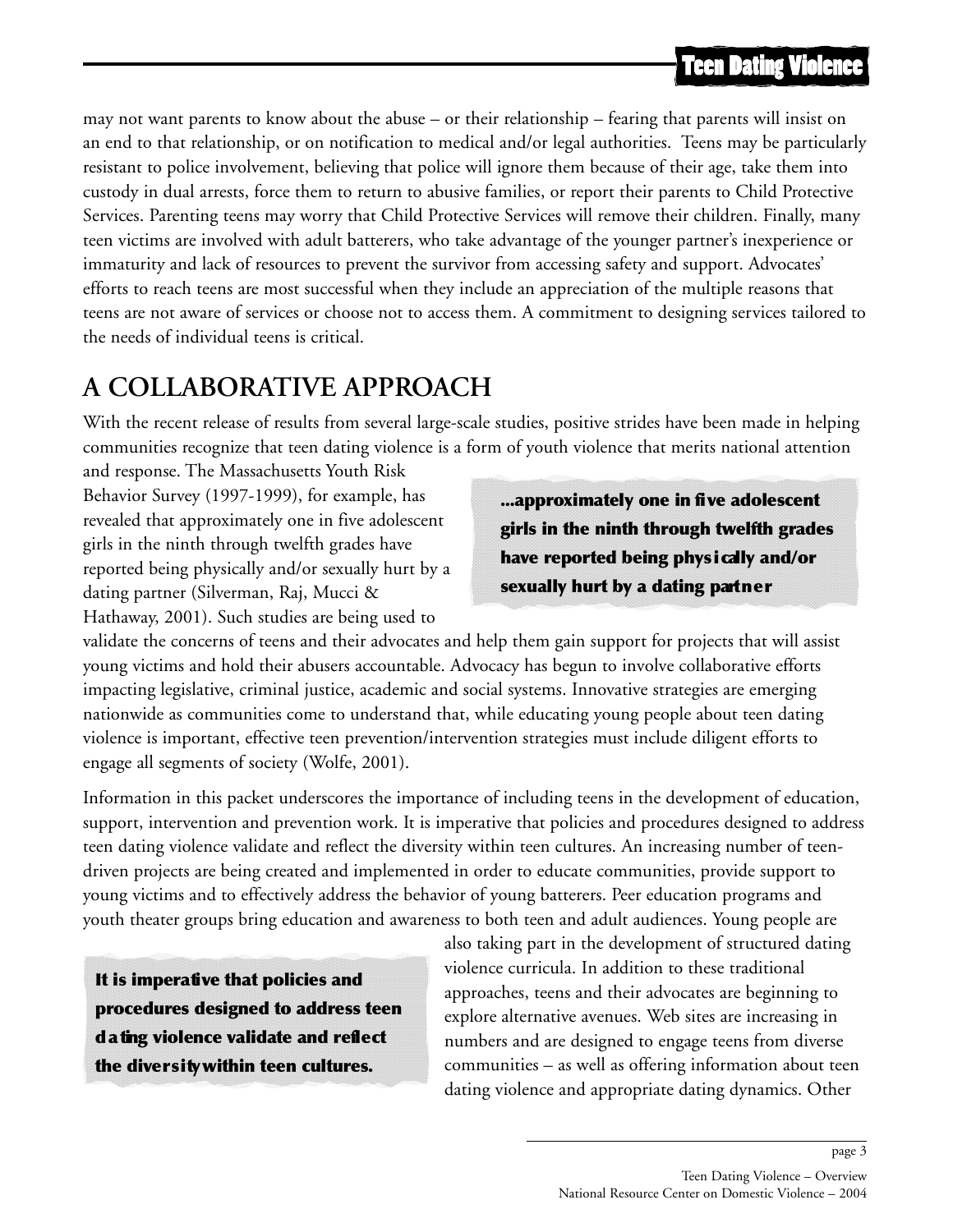#### **Teen Dating Violence**

mediums holding promise for future exploration – graphic novels, virtual simulation and role-playing games – are currently untapped as teen awareness resources. Many education/prevention options for teens and descriptions of promising programs are listed in the Resource section of this packet.

Today's growing awareness, along with increases in funding and other resources, promises innovative and effective responses to the needs of teens in abusive and violent dating relationships. Researchers, policymakers, advocates and youth continue to investigate the causes and trends of teen dating violence, take on the challenges inherent in creating here-and-now safety and support options for teens and explore more diverse and comprehensive approaches to education, prevention and intervention.

#### **References**

\_\_\_\_\_\_\_\_\_\_\_\_\_\_\_\_\_\_\_\_\_\_\_\_\_\_\_\_\_\_

Gurwich, Gunner (2001). *Teen dating violence among lesbian, bisexual and transgendered girls*, Girls' Coalition of Greater Boston. Retrieved September 1, 2003 from <http://www.girlscoalition.com/workfall01.html#teen>

Silverman, J., Raj, A., Mucci, L. & Hathaway, J. (2001). Dating violence against adolescent girls and associated substance use, unhealthy weight control, sexual risk behavior, pregnancy, and suicidality. *Journal of the American Medical Association*, 286 (5) 572-579.

Wolfe, D.A., (2001). Preventing Abuse in Adolescent Dating Relationships. *Research Bulletin of the Center for Research on Violence Against Women and Children*, 1 (3) 1-2. Retrieved online November 1, 2003 from <http://www.uwo.ca/violence/html/pubs.html>

page 4